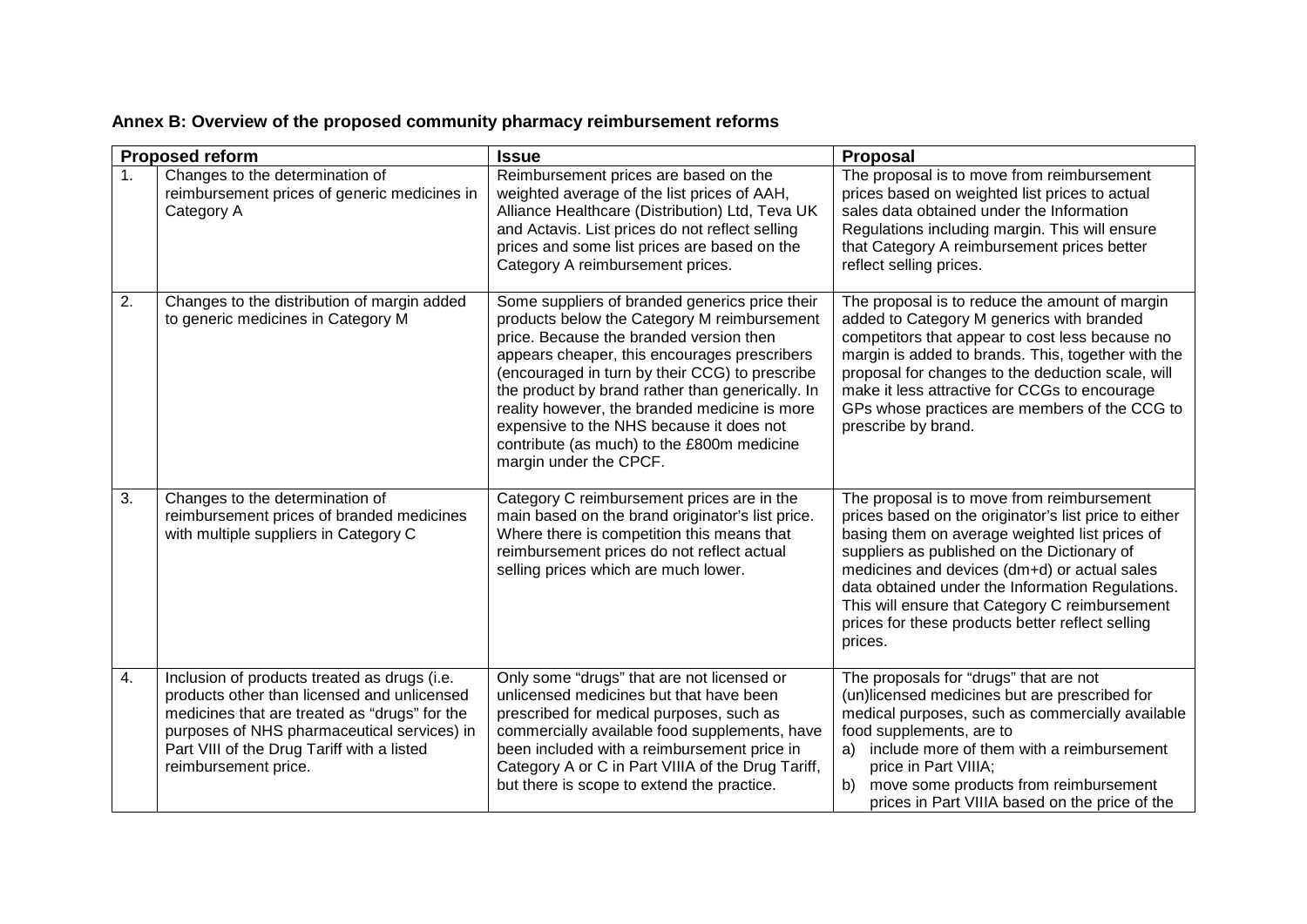| <b>Proposed reform</b> |                                                                                                   | <b>Issue</b>                                                                                                                                                                                                                                                                                                                                                                                                                                                                                                                                                                                                                                                                                                                                                                        | Proposal                                                                                                                                                                                                                                                                                                                                                                                                                                                                                                                                                                                                                                          |
|------------------------|---------------------------------------------------------------------------------------------------|-------------------------------------------------------------------------------------------------------------------------------------------------------------------------------------------------------------------------------------------------------------------------------------------------------------------------------------------------------------------------------------------------------------------------------------------------------------------------------------------------------------------------------------------------------------------------------------------------------------------------------------------------------------------------------------------------------------------------------------------------------------------------------------|---------------------------------------------------------------------------------------------------------------------------------------------------------------------------------------------------------------------------------------------------------------------------------------------------------------------------------------------------------------------------------------------------------------------------------------------------------------------------------------------------------------------------------------------------------------------------------------------------------------------------------------------------|
|                        |                                                                                                   |                                                                                                                                                                                                                                                                                                                                                                                                                                                                                                                                                                                                                                                                                                                                                                                     | reference product to either average weighted<br>list prices of suppliers as published on dm+d<br>or actual sales data obtained under the<br>Information Regulations;<br>adopt the reimbursement of non-Part VIIIA<br>C)<br>drugs as per proposal 5.                                                                                                                                                                                                                                                                                                                                                                                               |
| 5.                     | Changes to the determination of<br>reimbursement prices for non-part VIIIA<br>drugs.              | Non-Part VIIIA drugs are those not listed with a<br>reimbursement price in Part VIIIA of the Drug<br>Tariff. We aim to include as many products as<br>possible with a reimbursement price in Part<br>VIIIA. However, it is not possible or practical to<br>list every drug available. Currently, non-Part<br>VIIIA drugs are reimbursed at the list price of<br>the supplier that the pharmacy contractor has<br>sourced the drug from which can be the<br>manufacturer or wholesaler.<br>As a consequence, pharmacy contractors will<br>source drugs with the biggest discount and not<br>the drug that has the lowest list price. Because<br>pharmacy contractors are reimbursed the list<br>price of their supplier, the NHS/CCGs pay more<br>for those products than necessary. | The proposals are to:<br>a) base non-Part VIIIA reimbursement price of<br>single source products on the manufacturer's<br>list price as published on dm+d (instead of, as<br>now, the pharmacy contractor's supplier's list<br>price);<br>base non-Part VIIIA reimbursement price of<br>b)<br>multi-source products on average weighted<br>list prices of suppliers as published on dm+d<br>(instead of the pharmacy contractor's<br>supplier's list price). The weighted average of<br>the supplier's list prices from the previous<br>month as published on dm+d would provide<br>an indicative reimbursement price to<br>pharmacy contractors. |
| 6.                     | Changes to the arrangements for reimbursing<br>and procuring unlicensed medicines<br>('specials') | The most commonly prescribed specials are<br>listed with a reimbursement price in Part VIIIB<br>of the Drug Tariff. Reimbursement prices are<br>based on quarterly information from suppliers<br>obtained under the Health Service Products<br>(Provision and Disclosure of Information)<br>Regulations 2018 and until 31 July under the<br>Specials MoU from some manufacturers. Any<br>special not listed in Part VIIIB of the Drug Tariff<br>is reimbursed at the invoice price (less any<br>discount or rebate).<br>The scope of Part VIIIB is currently restricted to<br>manufactured non- solid dosage forms (e.g.<br>liquids, creams and lotions) whilst 40 percent                                                                                                          | The first proposal is to include tablets and<br>capsules (40 percent of current spend on<br>specials) with a reimbursement price (including<br>margin) in Part VIII based on actual sales data<br>obtained under the Information Regulations.<br>The second proposal is to introduce alternative<br>arrangements for non-Part VIII specials. The<br>consultation will list several options:<br>Require pharmacy contractors to seek three<br>a)<br>quotes<br>b) Set up a central approvals service and<br>require pharmacy contractors to seek<br>approval for all non-part VIIIB product quotes                                                  |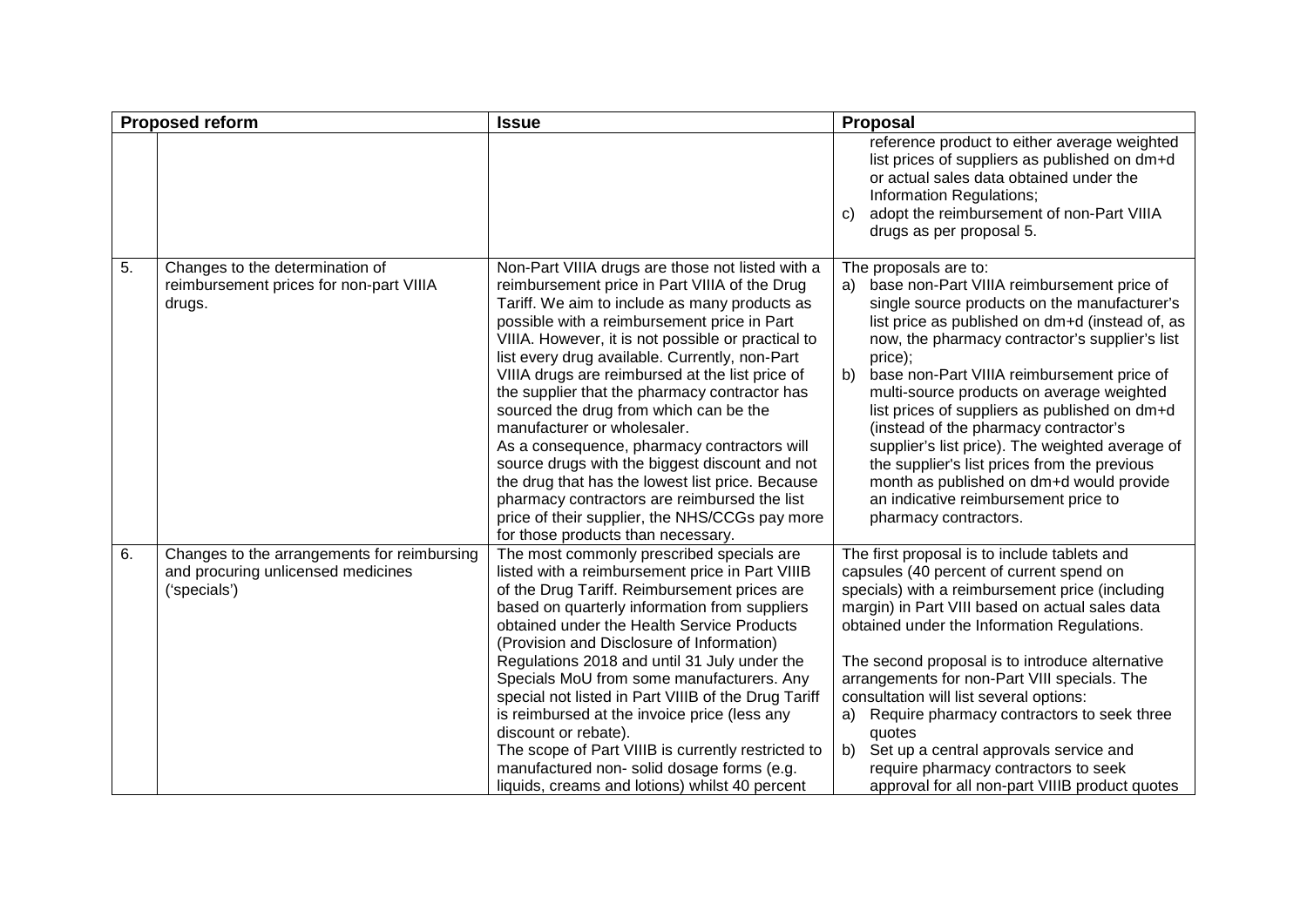| <b>Proposed reform</b> |                                                                                                                | <b>Issue</b>                                                                                                                                                                                                                                                                                                                                                                                                                                                                                                                                                                                                                                                                                                                                                                                                               | Proposal                                                                                                                                                                                                                                                                                                          |
|------------------------|----------------------------------------------------------------------------------------------------------------|----------------------------------------------------------------------------------------------------------------------------------------------------------------------------------------------------------------------------------------------------------------------------------------------------------------------------------------------------------------------------------------------------------------------------------------------------------------------------------------------------------------------------------------------------------------------------------------------------------------------------------------------------------------------------------------------------------------------------------------------------------------------------------------------------------------------------|-------------------------------------------------------------------------------------------------------------------------------------------------------------------------------------------------------------------------------------------------------------------------------------------------------------------|
|                        |                                                                                                                | (about £26m) of our expenditure on specials is<br>on tablets and capsules, the majority of which<br>are imported.<br>For non-Part VIIIB specials there is no incentive<br>for pharmacy contractors to source at the<br>cheapest price possible because they are<br>reimbursed the invoice price. As a<br>consequence, the prices paid for those specials<br>vary enormously and, in some instances,<br>pharmacy contractors appear to have been<br>charged excessive prices that do not reflect the<br>cost of manufacturing/importing the special.                                                                                                                                                                                                                                                                        | c) Procure either the central supply of specials<br>or a central service that sources non-Part<br>VIIIB specials and require pharmacy<br>contractors to go through a central point for<br>the procurement of non-Part VIIIB specials.                                                                             |
| 7.                     | Changes to the reimbursement of generically<br>prescribed appliances and drugs dispensed<br>as 'specials'      | There are instances where a pharmacy<br>contractor dispenses a special (unlicensed<br>medicine) against a generically written<br>prescription when they could have dispensed<br>an appliance or a drug (i.e. products other than<br>licensed and unlicensed medicines that are<br>treated as "drugs" for the purposes of NHS<br>pharmaceutical services). The cost of<br>dispensing a special is considerably higher<br>than dispensing an appliance or a drug.<br>Specials are generally more expensive than<br>appliances and drugs and in addition pharmacy<br>contractors are paid a fee of £20 every time<br>they dispense a special. Every time a<br>pharmacy contractor chooses to dispense a<br>special in this type of situation, this costs the<br>NHS more than if they had dispensed the<br>appliance or drug. | The proposal is to reimburse for the cost of<br>appliance or drug and not cost of the special<br>regardless of what has actually been dispensed<br>against the generically written prescription.                                                                                                                  |
| 8.                     | Changes to the deduction scale to reflect<br>different levels of discount for branded and<br>generic medicines | Pharmacy contractors are paid monthly for the<br>items they dispensed in a given month. Every<br>month a deduction is made to their payments,<br>known as 'deduction scale. This is an assumed<br>amount of discount received to avoid<br>pharmacies having to calculate and declare<br>discount received on each item dispensed. The                                                                                                                                                                                                                                                                                                                                                                                                                                                                                      | The proposal is to split the current deduction<br>scale into one for generics and one for brands.<br>This, together with the proposal for changes to<br>category M (see proposal 2) will make it less<br>attractive for CCGs to encourage GPs whose<br>practices are members of the CCG to prescribe<br>by brand. |